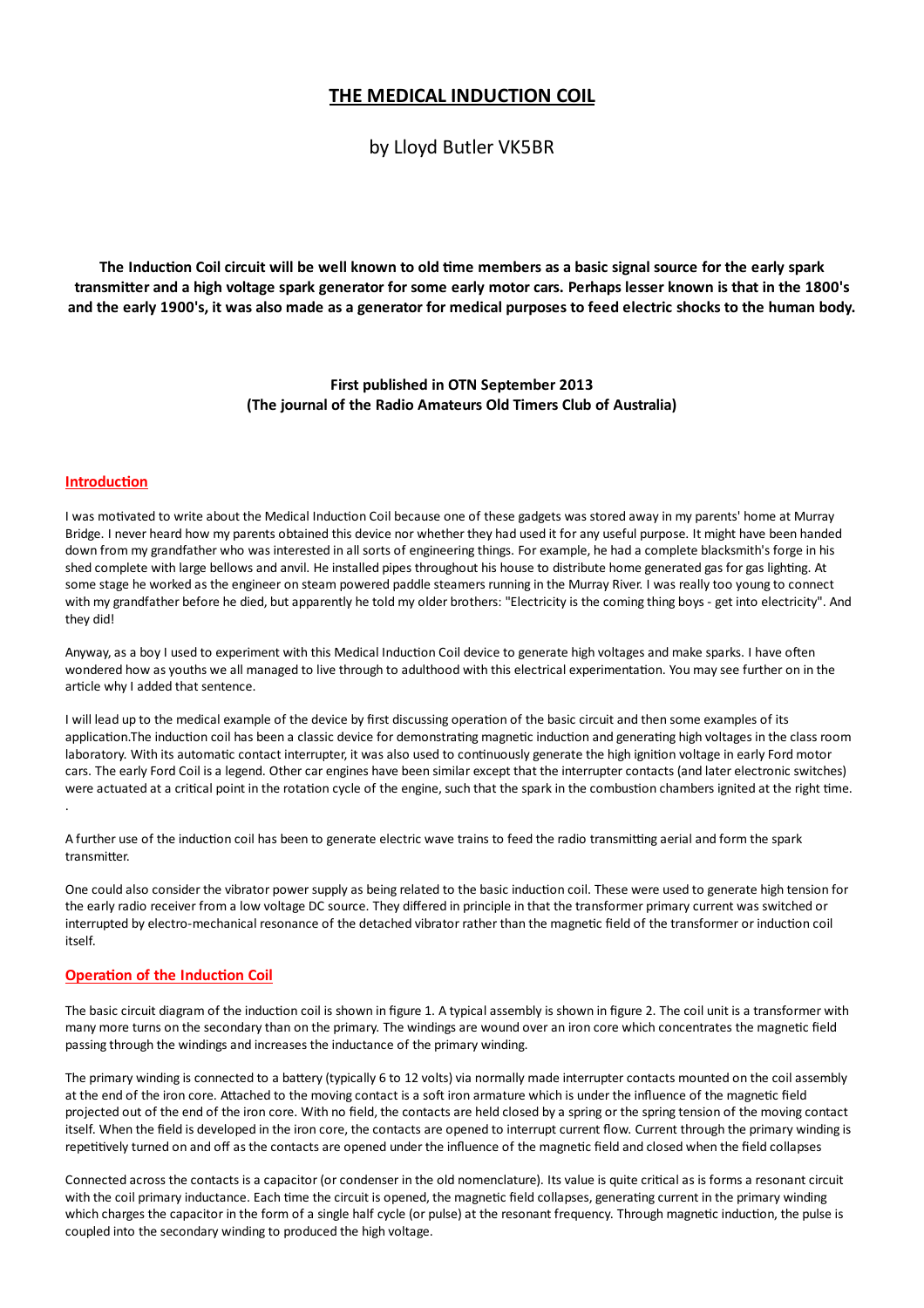The capacitor charging also slows the rate of build up of voltage across the interrupter contacts when they are immediately opened. This minimises the arcing of the contacts at the point of opening. This is the same reason as why the value of capacitance across the interrupter points in the motor car is carefully chosen.

In the process of the pulse decay, the current through the primary winding falls to a value where the field it creates can no longer hold the soft iron armature and the interrupter contacts close.

The process as described is repeated for the next cycle and all further cycles.

A high voltage is clearly created because of the high turns ratio between the primary to secondary windings. However, I think that the voltage magnification factor (or Q factor) of the primary winding resonance also contributes to generation of the high voltage of the secondary output pulse..

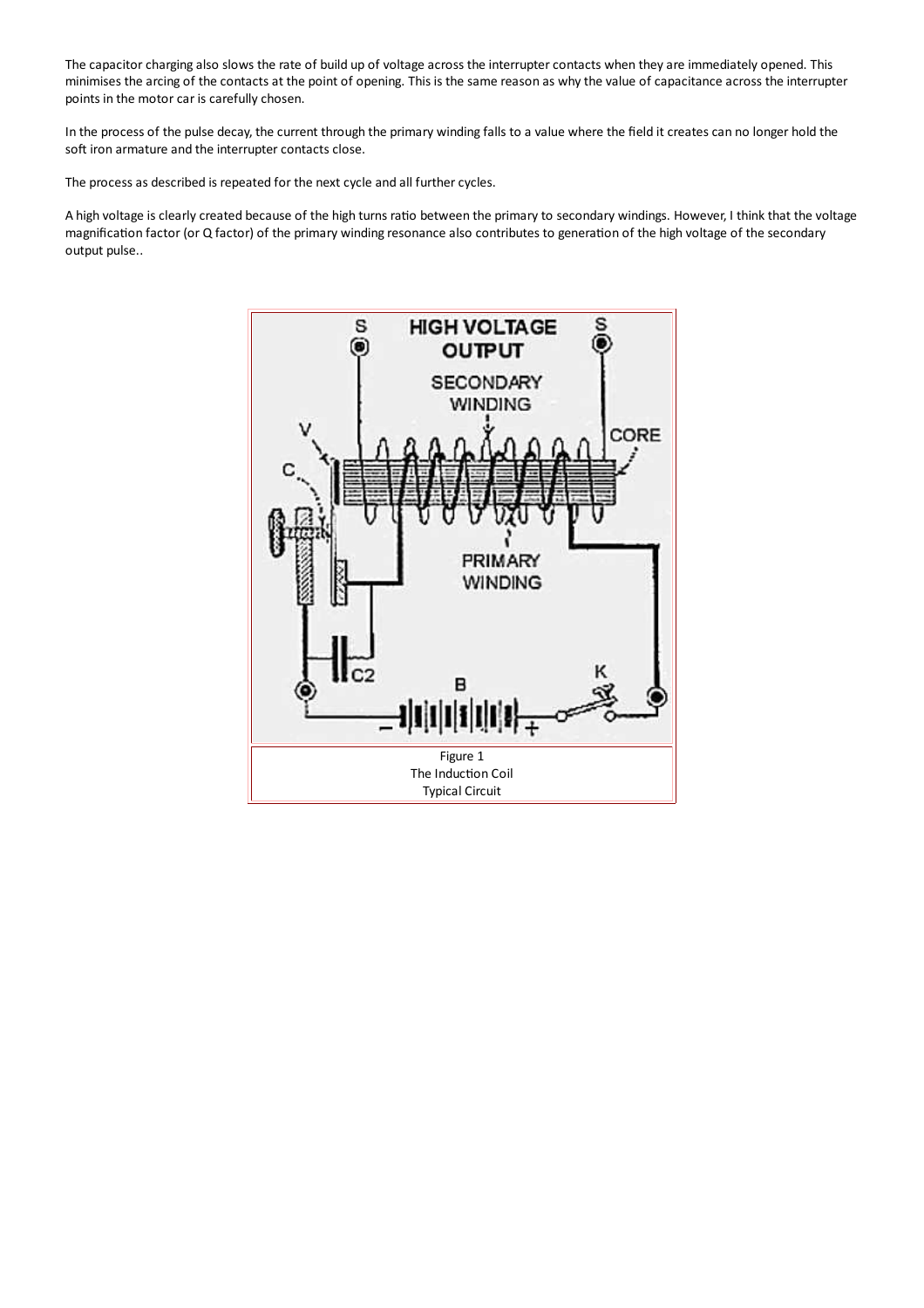

#### **The Spark Transmitter**

Figure 3 is a circuit for a Spark Radio Transmitter, using the basic induction coil system previously described. Connected across the secondary winding of the Induction Coil is a spark gap, capacitor C and a coupled aerial. The capacitance of C is set for resonance with the coupled aerial circuit at the transmitting frequency.

Prior to an induction coil secondary pulse, capacitor C is in a charged state. The air gap between the spark gap electrodes breaks down when the pulse is initiated and voltage across the gap rises to a critical value. At that point there is conduction through the spark gap and current from C flows into the reflected aerial inductance commencing resonance within the aerial circuit. A damped wave train is radiated from the aerial as power is absorbed at each cycle, diminishing the amplitude of the following one. The cycle train ceases when the pulse voltage falls to a value where the spark gap ceases to arc and the gap stops conducting. Resonance ceases and C is left in a charged state ready to discharge current and restart resonance on the next spark gap breakdown.

A new damped wave train is generated from the next pulse from the induction coil and of course at every pulse.

So there are two resonant functions here. Firstly, the periodicity of the wave trains is set by the inductive and capacitive constants in the induction coil, or in other words, the periodicity of the induction coil pulse. Secondly, the periodicity of wave cycle (or cycle frequency) within the wave train, is set by the inductive and capacitive constants in the aerial circuit. I guess that is quite a mouthful, but when you think about it, the circuit operation is quite complex.

A limitation with the damped wave train generated by the spark transmitter (and similar systems), was that it occupied a very wide frequency spectrum.. Use of spark transmitters started around 1887. They were eventually phased right out around 1930 when narrower bandwidth systems were well established using the electron tube.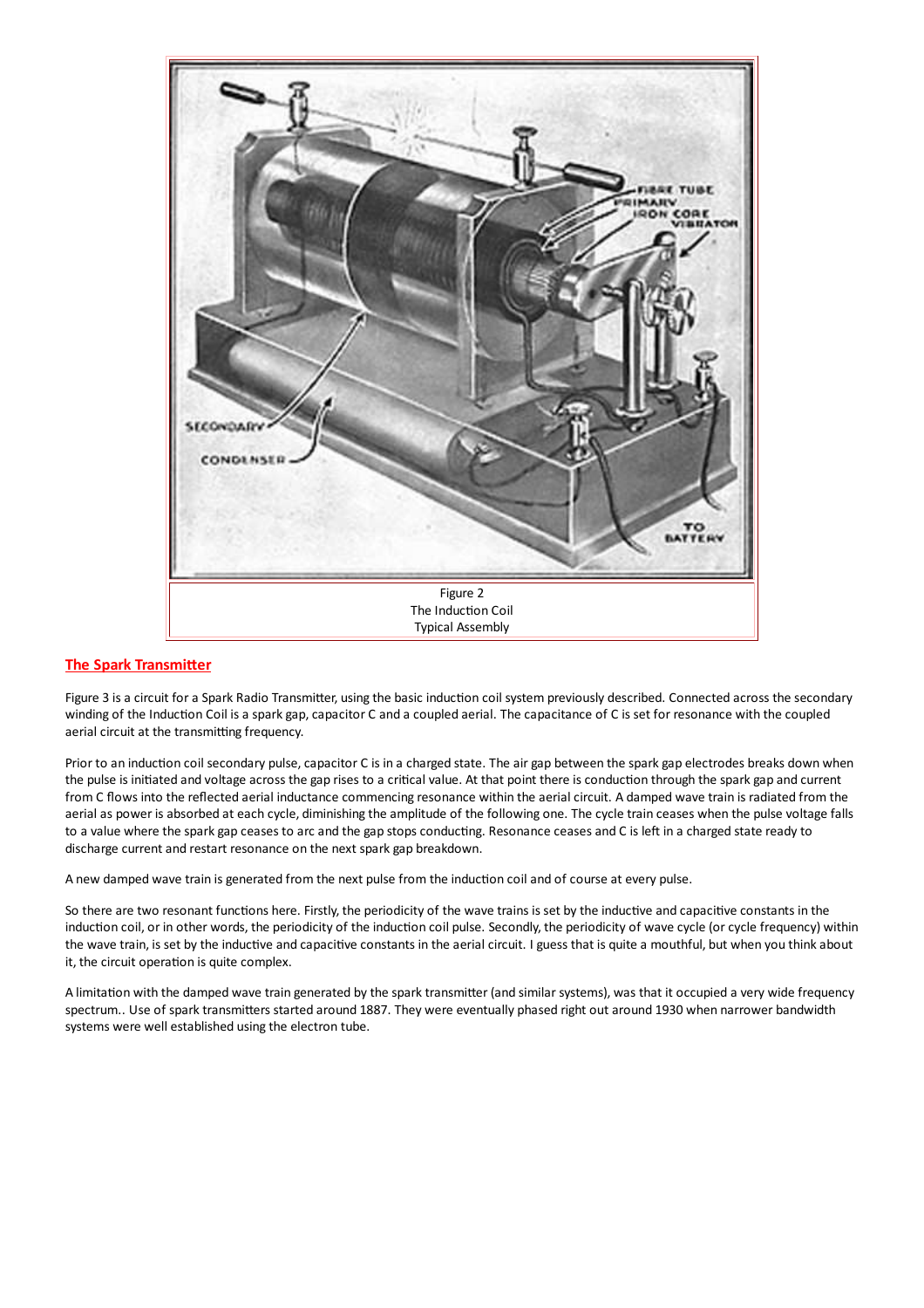

#### **The Medical Induction Coil**

If there ever was any documentation for the Medical Induction Coil, I certainly don't have it now. So I have had to rely on my memory to describe what the device was like and try to find reference to the unit (or something similar) on the Internet. I found the unit Type AO133 (shown as figure 4) which is very close to what I remember. Like the AO133, our induction coil assembly was fitted in a neat wooden case with accessories. Such accessories included the two metal hand held probes to feed electric shock via the hands and padded plates which could be wetted to stroke the skin. These can be seen in Figure 4, but our unit also had a plate which could be dropped into the bath water for an electric bath.

The induction coils arrangement was similar to figure 1 with a centre core of bunched soft iron wires and primary and secondary windings which provided the step-up voltage. One addition was a metal tubular sleeve between the primary and secondary which could be slid in and out between the two windings. The tube was nickel plated on a base metal which I think might have been brass alloy. I assume that the sleeve acted as a shorted turn to reduce the magnetic coupling between the two windings. The more the sleeve was pulled out from between the windings, the greater the coupled field and the greater the developed secondary voltage. So the setting of the sleeve was the means to control the intensity of the electric shock.

Looking at the centre of the coil assembly in the AO133 unit, an insulated finger knob can be seen which is probably joined to a similar tubular metal sleeve. In our unit, the end of the tubular metal sleeve was formed into a knurled knob which could be grasped with the fingers.

I can't remember whether any source voltage was shown on the unit case. To test the device, I probably used the commonly available 9V torch battery or a radio C bias battery.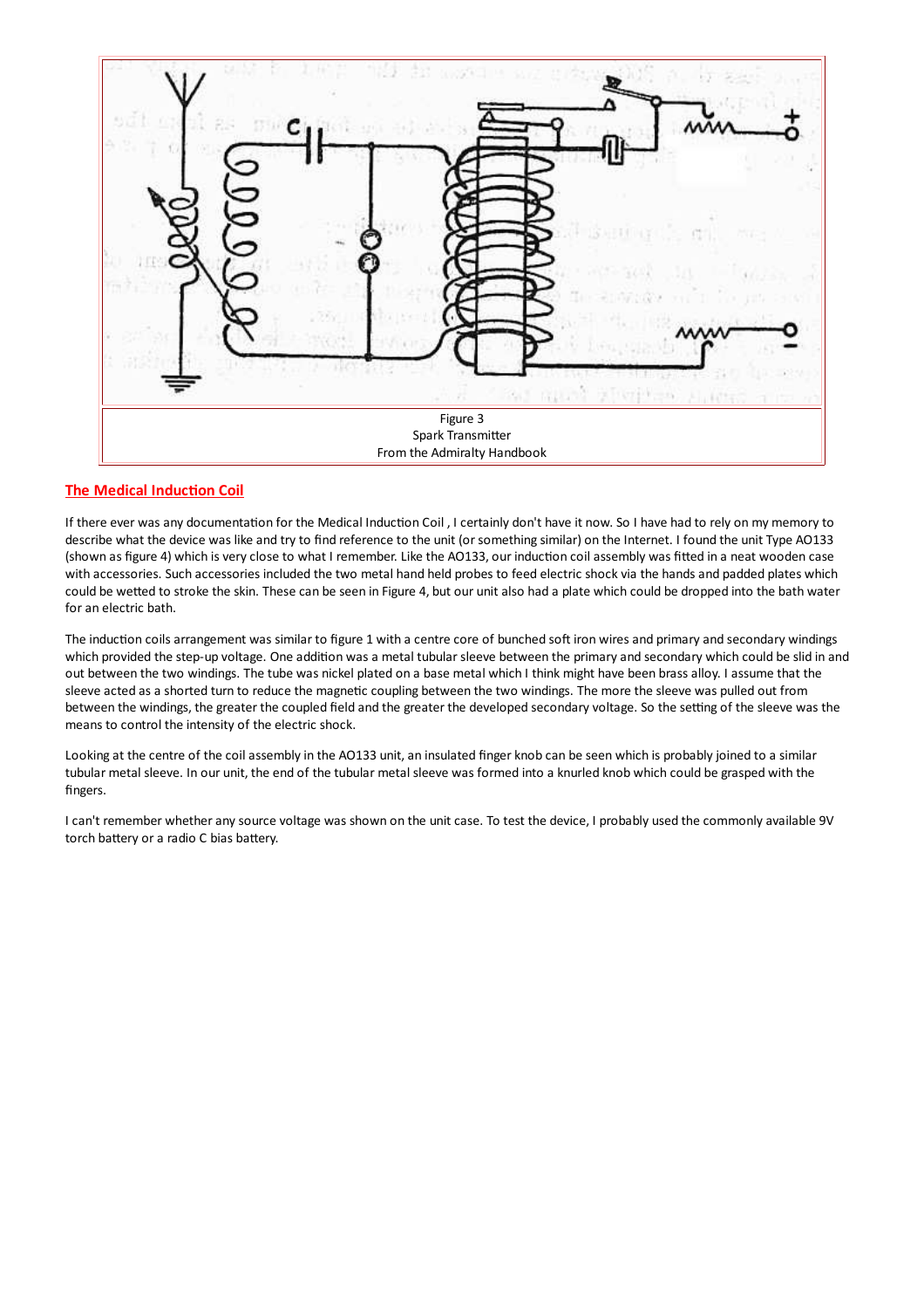

### **My Folly**

Experimenting with electricity and electrical devices should be approached with plenty of fore-though and due care. I have to describe something I did with the Medical Induction Coil, which in retrospect, was very foolish. I wondered how intense the strength of the electric shock might be with the control sleeve pulled right out so that the magnetic field between primary and secondary was at maximum.

With the sleeve fully in, the shock level was tolerable but I pulled it right out and grasped the hand held probes. The problem with electric shock is that the electric current freezes the muscles in the body and in this case it acted on my wrists. I just couldn't let go. It is interesting that despite the electric current passing from one hand through my body to the other, I could still think. Even under electric shock, I wondered how I was going to turn things off to get out of this predicament.

Fortunately I had not pulled the sleeve right out of the coil assembly and the end of the sleeve was just sitting in the assembly end. I found I could still move my arms and I belted the sleeve with the back of one hand so that it was pushed right back into the assembly. The shock level abated and I was able to release the probes from my hands. It shook me up a bit quite a bit but I recovered.

So I will just add a message: Never assume that a device is harmless just because it operates from a low voltage such as a small battery. This Medical Induction Coil certainly wasn't harmless.

If something electrical must be touched which might turn out to be hazardous, use the back of the hand not the palm. Also avoid a second connection such as the other hand or another part of the body. I also refer to an article I prepared on Electrical Safety and had published in Amateur Radio January 1998. The copy is also the web at: http://users.tpg.com.au/ldbutler/ElectricalSafety.htm

#### **Summary**

The Medical Induction Coil is described as a device used in the 1800s and early 1900s to provide medical treatment by feeding electric shocks to the human body. To lead up to the medical version, the operation of the basic Induction Coil has been described. Attention is also drawn to other applications of the Induction Coil such as the Ford Coil and use as a spark source to generate damped wave trains in early Spark Radio Transmitters.